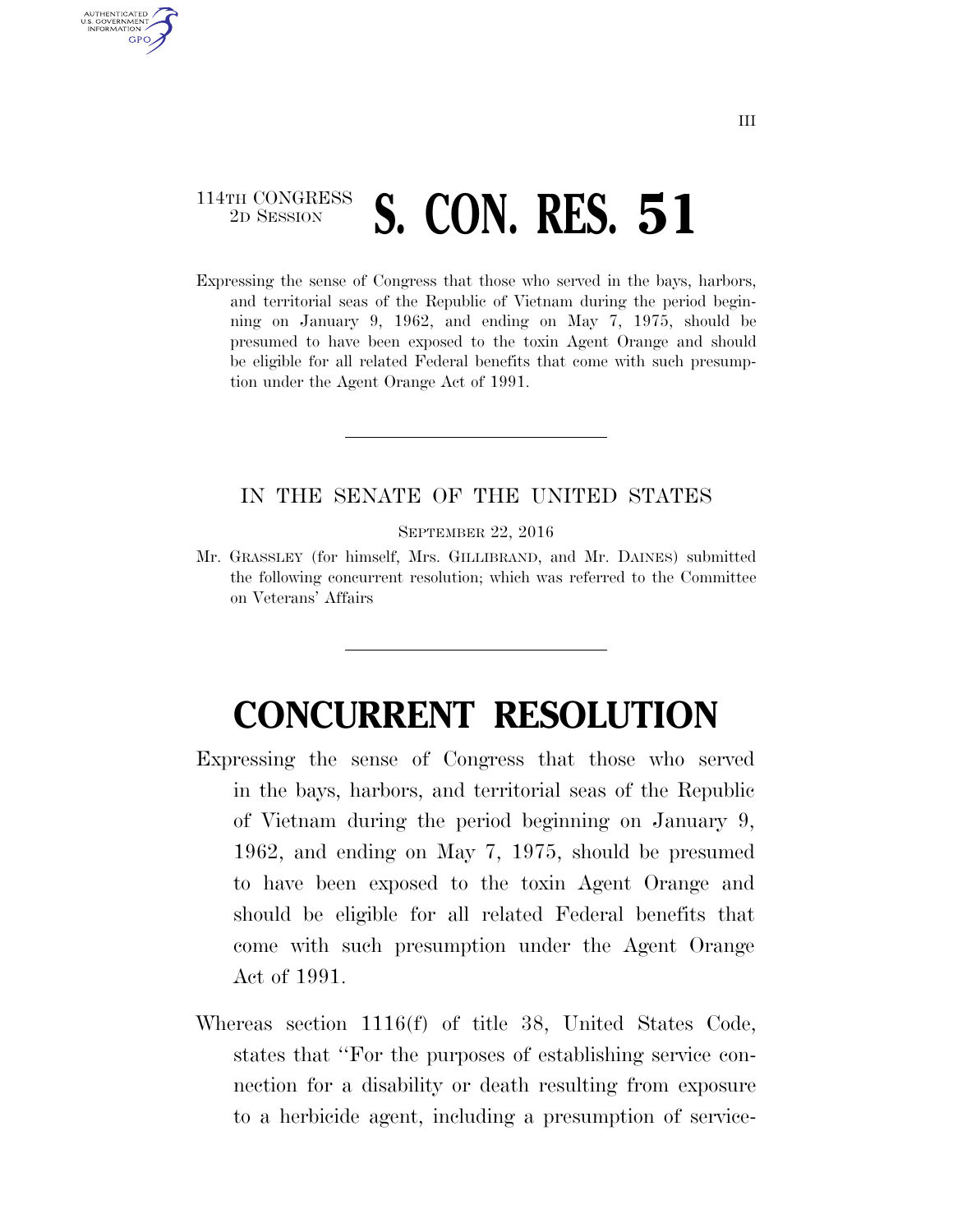connection under this section, a veteran who, during active military, naval, or air service, served in the Republic of Vietnam during the period beginning on January 9, 1962, and ending on May 7, 1975, shall be presumed to have been exposed during such service to an herbicide agent containing dioxin or 2,4 dichlorophenoxyacetic acid, and may be presumed to have been exposed during such service to any other chemical compound in an herbicide agent, unless there is affirmative evidence to establish that the veteran was not exposed to any such agent during that service.'';

- Whereas the international definition and United States-recognized borders of the Republic of Vietnam includes the bays, harbors, and territorial seas of that Republic;
- Whereas multiple scientific and medical sources, including studies done by the Government of Australia, have shown evidence of exposure to herbicide agents such as Agent Orange by those serving in the bays, harbors, and territorial seas of the Republic of Vietnam;
- Whereas veterans who served in the Armed Forces in the bays, harbors, and territorial seas of the Republic of Vietnam during the period beginning on January 9, 1962, and ending on May 7, 1975, were exposed to this toxin through their ships' distillation processes, air and water currents, and the use of exposed water from inland sources, such as water from near heavily sprayed Monkey Mountain, delivered by exposed water barges;
- Whereas such veterans experience a significantly higher percentage of medical conditions associated with Agent Orange exposure compared to those in the regular populace;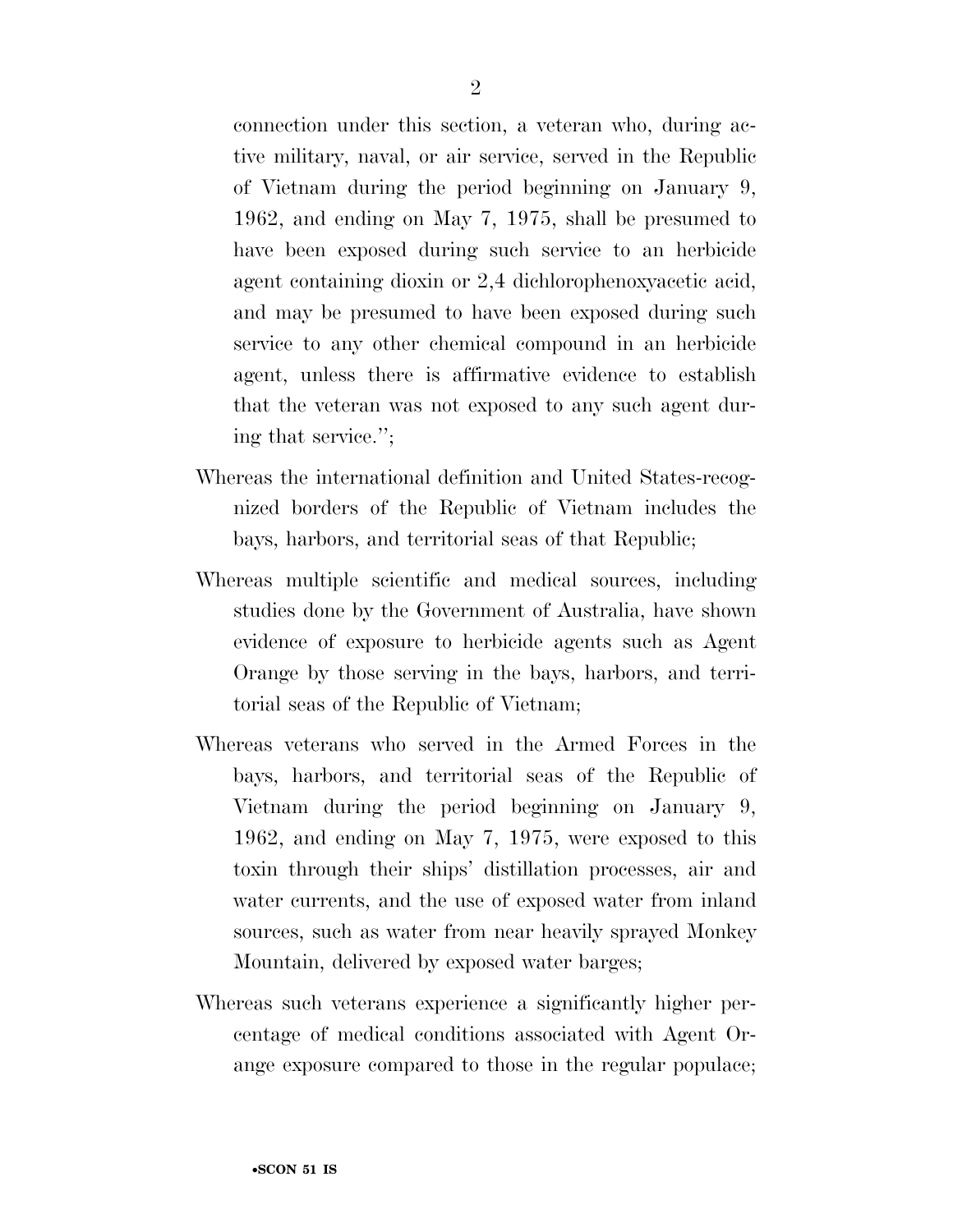- Whereas when passing the Agent Orange Act of 1991 (Public Law 102–4), Congress did not differentiate between those who served on the inland waterways and on land versus those who served in the bays, harbors, and territorial seas of that Republic;
- Whereas the purpose behind providing presumptive coverage for medical conditions associated with exposure to Agent Orange is because proving such exposure decades after its occurrence is not scientifically or medically possible; and
- Whereas thousands of veterans who served in the Armed Forces in the bays, harbors, and territorial seas of the Republic of Vietnam during the period beginning on January 9, 1962, and ending on May 7, 1975, die at increasing rates every year: Now, therefore, be it
- 1 *Resolved by the Senate (the House of Representatives*  2 *concurring),* That Congress—
- 3 (1) recognizes the intent of the Agent Orange 4 Act of 1991 (Public Law 102–4) included the pre-5 sumption that those veterans who served in the 6 Armed Forces in the bays, harbors, and territorial 7 seas of the Republic of Vietnam during the period 8 beginning on January 9, 1962, and ending on May 9 7, 1975, were exposed to the Agent Orange dioxin; 10 (2) intends for those veterans who served in the 11 Armed Forces during the period beginning on Janu-
- 12 ary 9, 1962, and ending on May 7, 1975, in the 13 bays, harbors, territorial seas, inland waterways, on